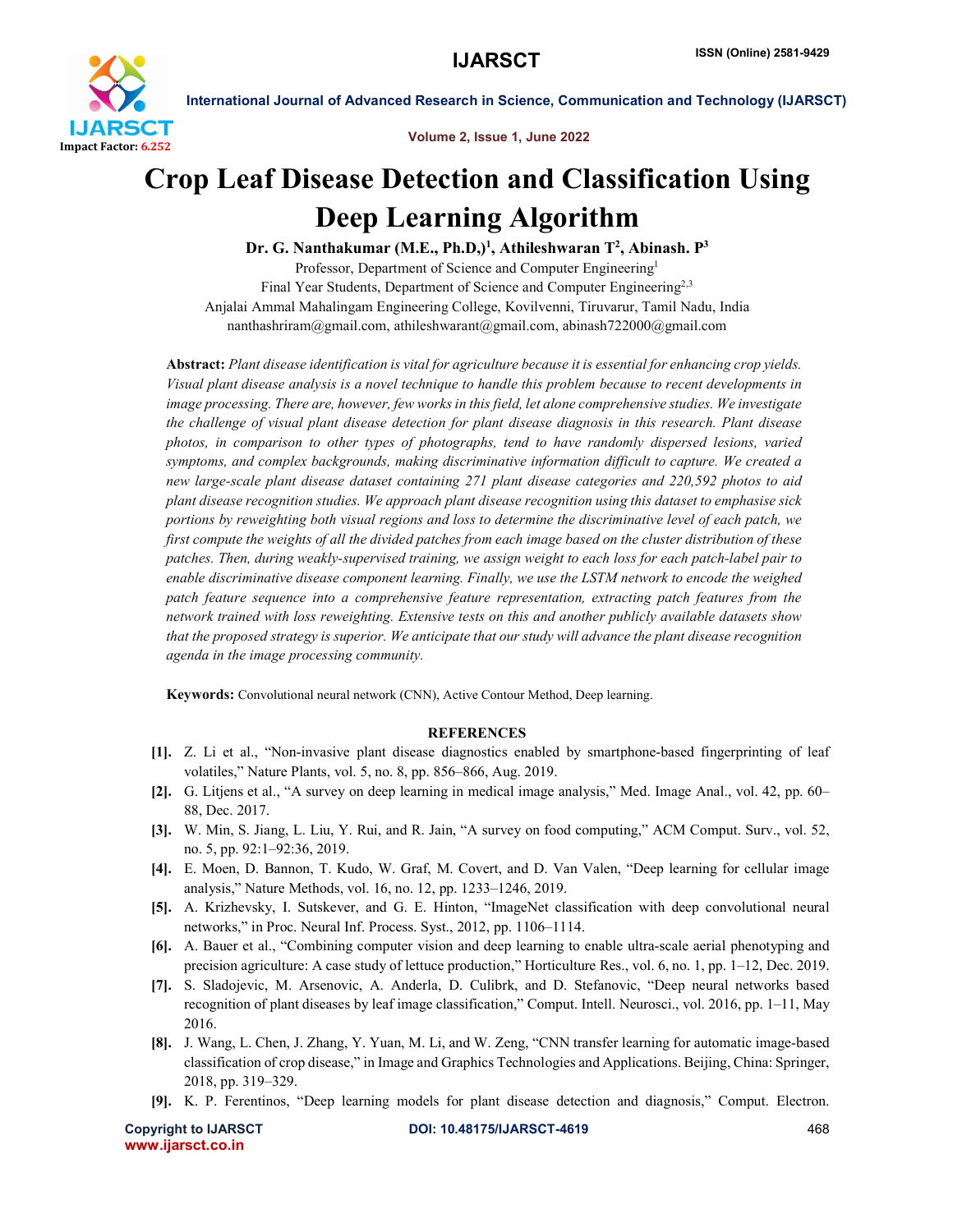

# International Journal of Advanced Research in Science, Communication and Technology (IJARSCT)

### Volume 2, Issue 1, June 2022

Agricult., vol. 145, pp. 311–318, Feb. 2018.

- [10]. G. Wang, Y. Sun, and J. Wang, "Automatic image-based plant disease severity estimation using deep learning," Comput. Intell. Neurosci., vol. 2017, pp. 1–8, Jul. 2017.
- [11]. M. RuBwurm and M. Korner, "Temporal vegetation modelling using long short-term memory networks for crop identification from mediumresolution multi-spectral satellite images," in Proc. IEEE Conf. Comput. Vis. Pattern Recognit. Workshops (CVPRW), Jul. 2017, pp. 11–19.
- [12]. M. Brahimi, M. Arsenovic, S. Laraba, S. Sladojevic, K. Boukhalfa, and A. Moussaoui, "Deep learning for plant diseases: Detection and saliency map visualisation," in Human and Machine Learning. Cham, Switzerland: Springer, 2018, pp. 93–117.
- [13]. W. Ge, X. Lin, and Y. Yu, "Weakly supervised complementary parts models for fine-grained image classification from the bottom up," in Proc. IEEE/CVF Conf. Comput. Vis. Pattern Recognit. (CVPR), Jun. 2019, pp. 3034–3043.
- [14]. A. J. Wakeham, G. Keane, and R. Kennedy, "Field evaluation of a competitive lateral-flow assay for detection of alternaria brassicae in vegetable Brassica crops," Plant Disease, vol. 100, no. 9, pp. 1831–1839, Sep. 2016.
- [15]. A. K. Lees, L. Sullivan, J. S. Lynott, and D. W. Cullen, "Development of a quantitative real-time PCR assay for phytophthora infestans and its applicability to leaf, tuber and soil samples," Plant Pathol., vol. 61, no. 5, pp. 867–876, Oct. 2012.
- [16]. C. H. Bock, G. H. Poole, P. E. Parker, and T. R. Gottwald, "Plant disease severity estimated visually, by digital photography and image analysis, and by hyperspectral imaging," Crit. Rev. Plant Sci., vol. 29, no. 2, pp. 59– 107, Mar. 2010.
- [17]. F. Ahmad and A. Airuddin, "Leaf lesion detection method using artificial bee colony algorithm," in Advances in Computer Science and its Applications, vol. 279. Beijing, China: Springer, 2014, pp. 989–995.
- [18]. S. Prasad, P. Kumar, and A. Jain, "Detection of disease using blockbased unsupervised natural plant leaf color image segmentation," in Swarm, Evolutionary, and Memetic Computing. Beijing, China: Springer, 2011, pp. 399–406.
- [19]. A. Ramcharan, K. Baranowski, P. Mcclowsky, B. Ahmed, and D. P. Hughes, "Using transfer learning for image-based cassava disease detection," Frontiers Plant Sci., vol. 8, p. 1852, Oct. 2017.
- [20]. E. Mwebaze, T. Gebru, A. Frome, S. Nsumba, and J. Tusubira, "iCassava 2019 fine-grained visual categorization challenge," 2019, arXiv:1908.02900. [Online]. Available: https://arxiv.org/abs/1908.02900.
- [21]. D. P. Hughes and M. Salathé, "An open access repository of images on plant health to enable the development of mobile disease diagnostics through machine learning and crowdsourcing," 2015, arXiv:1511.08060. [Online].
- [22]. H. Yu and C. Son, "Apple leaf disease identification through region-of-interest-aware deep convolutional neural network," 2019, arXiv:1903.10356. [Online]. Available: https://arxiv.org/abs/1903.10356.
- [23]. C. Xie et al., "Multi-level learning features for automatic classification of field crop pests," Comput. Electron. Agricult., vol. 152, pp. 233–241, Sep. 2018.
- [24]. X. Wu, C. Zhan, Y.-K. Lai, M.-M. Cheng, and J. Yang, "IP102: A large-scale benchmark dataset for insect pest recognition," in Proc. IEEE/CVF Conf. Comput. Vis. Pattern Recognit. (CVPR), Jun. 2019, pp. 8787– 8796.
- [25]. J. Donahue et al., "Decaf: A deep convolutional activation feature for generic visual recognition," in Proc. Int. Conf. Mach. Learn., vol. 2014, pp. 647–655.
- [26]. N. Zhang, J. Donahue, R. Girshick, and T. Darrell, "Part-based R-CNNs for fine-grained category detection," in Proc. Eur. Conf. Comput. Vis., 2014, pp. 834–849.
- [27]. T. Xiao, Y. Xu, K. Yang, J. Zhang, Y. Peng, and Z. Zhang, "The application of two-level attention models in deep convolutional neural network for fine-grained image classification," in Proc. IEEE Conf. Comput. Vis. Pattern Recognit. (CVPR), Jun. 2015, pp. 842–850.
- [28]. M. Lam, B. Mahasseni, and S. Todorovic, "Fine-grained recognition as HSnet search for informative image parts," in Proc. IEEE Conf. Comput. Vis. Pattern Recognit. (CVPR), Jul. 2017, pp. 6497–6506.
- [29]. T.-Y. Lin, A. RoyChowdhury, and S. Maji, "Bilinear convolutional neural networks for fine-grained visual